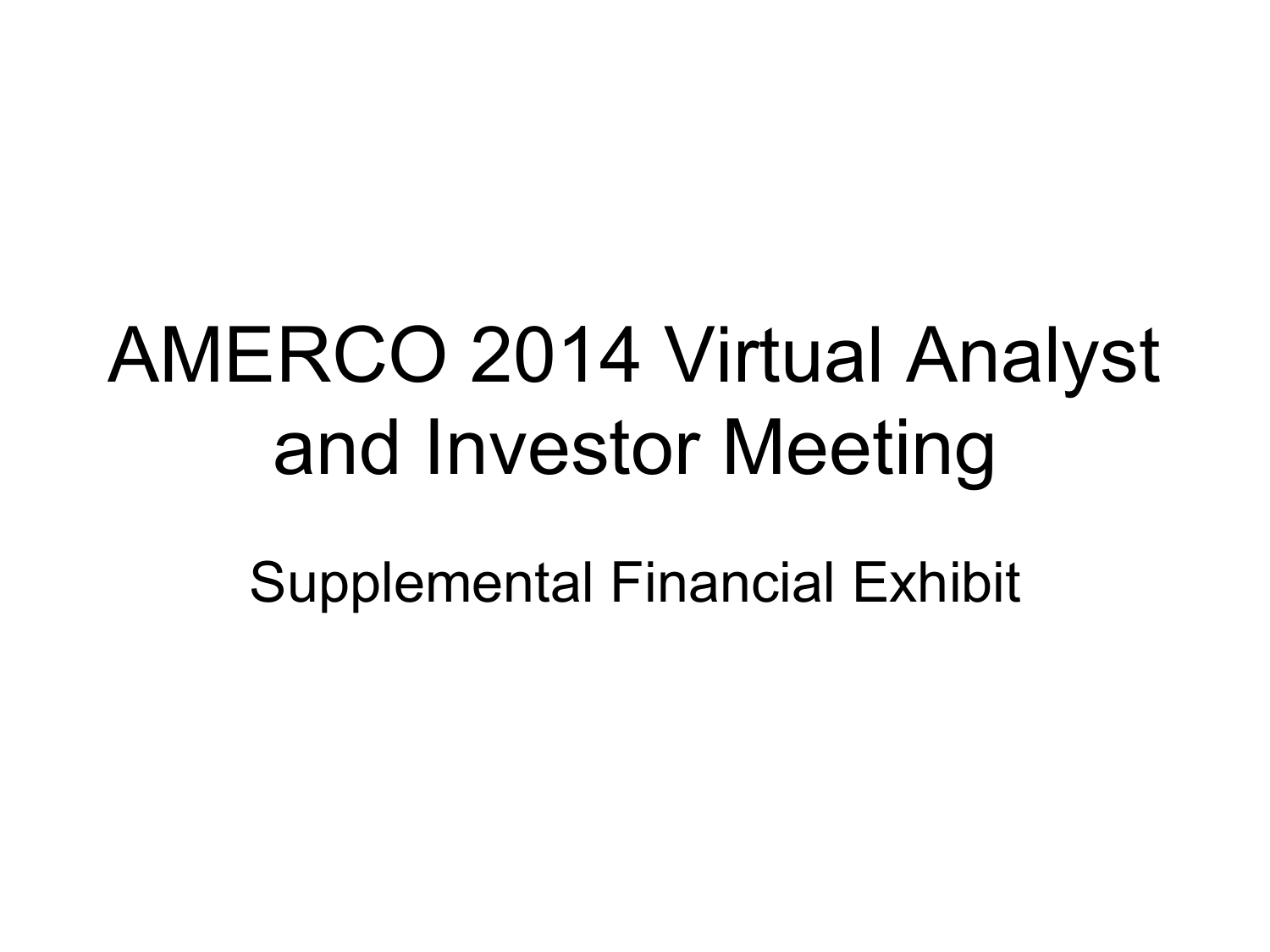

#### Self-Moving Equipment Rental Revenues

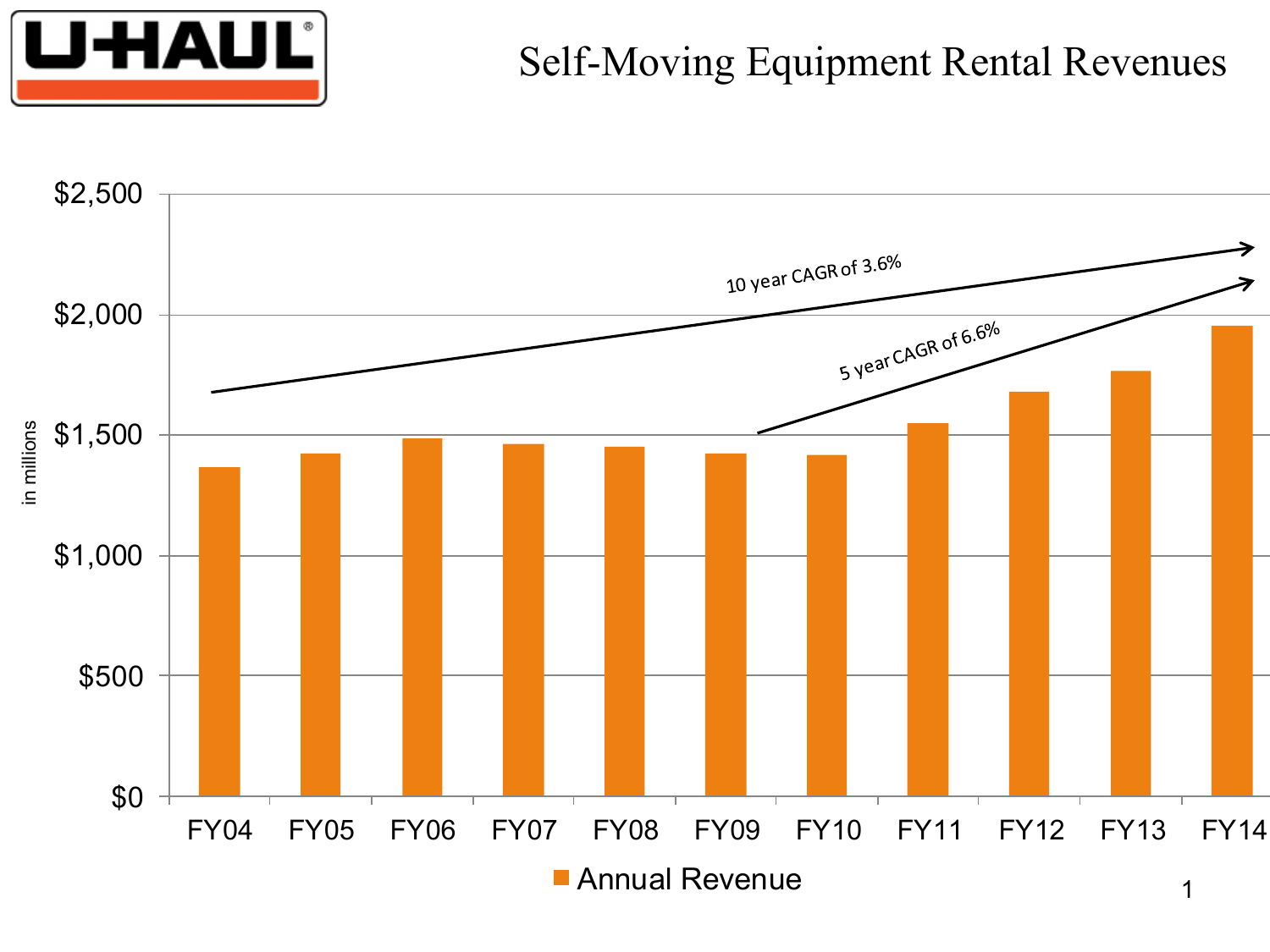

#### Self-Storage

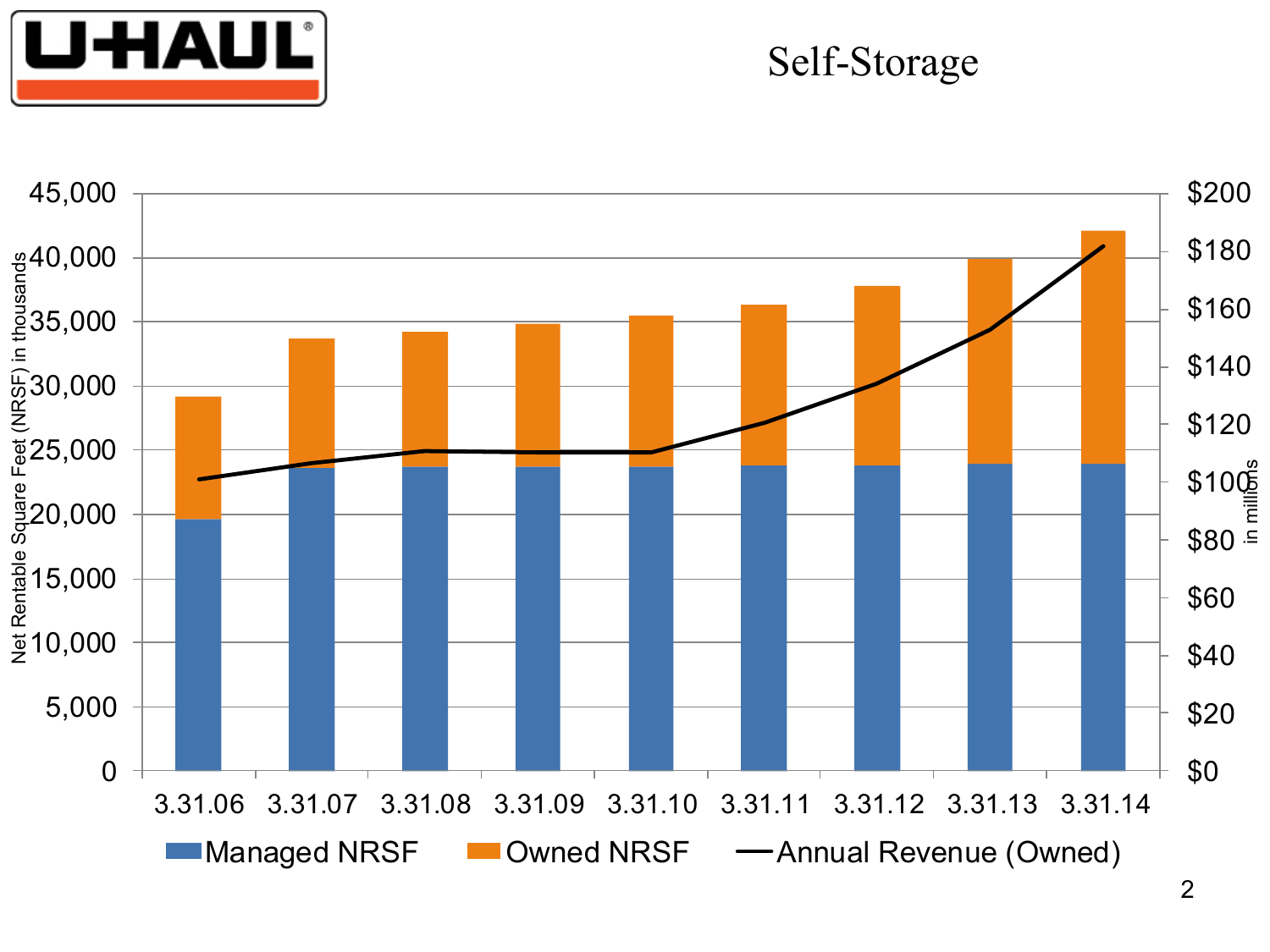### Moving and Storage: Capital Expenditures

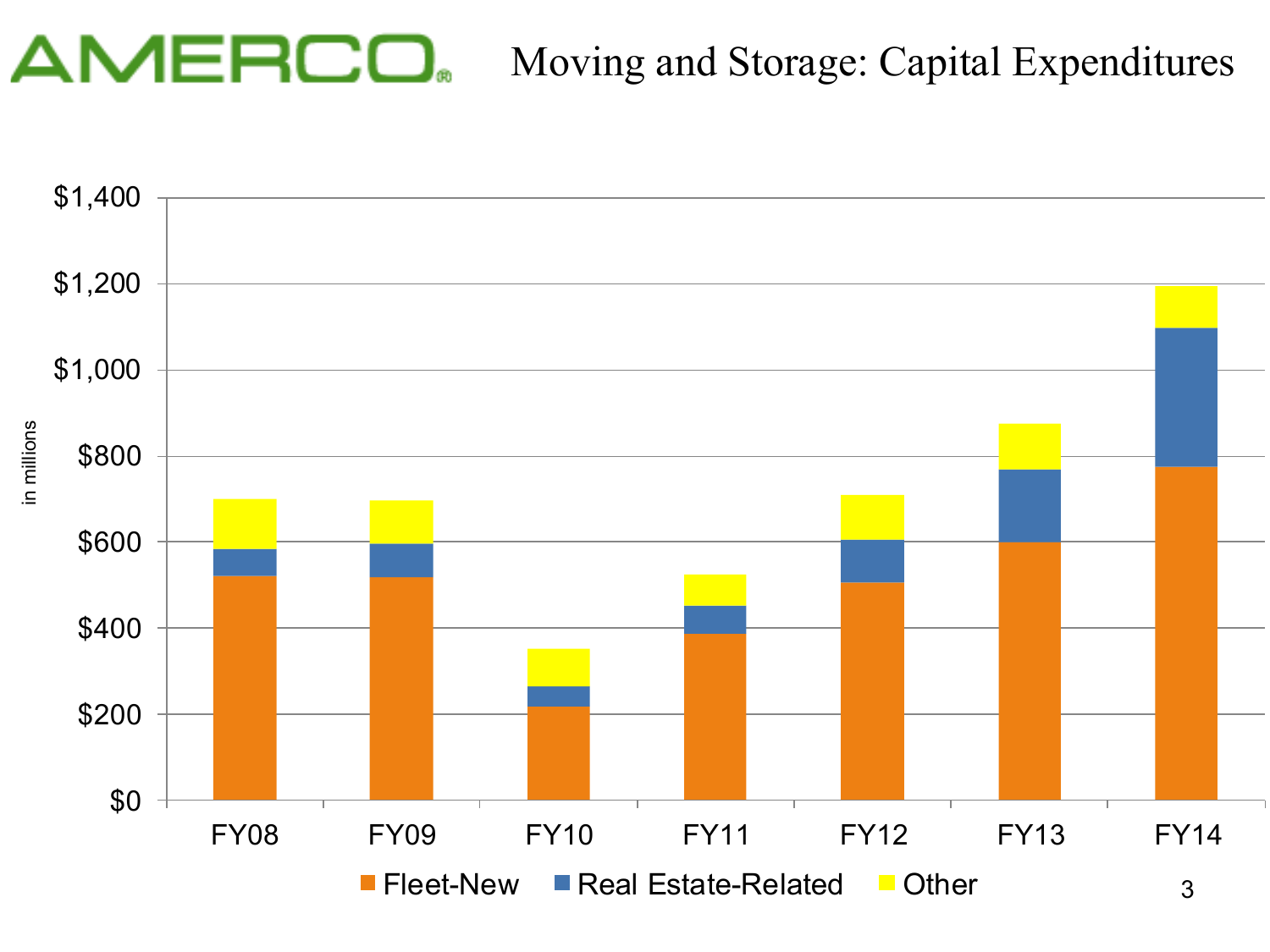#### Moving and Storage: Leverage

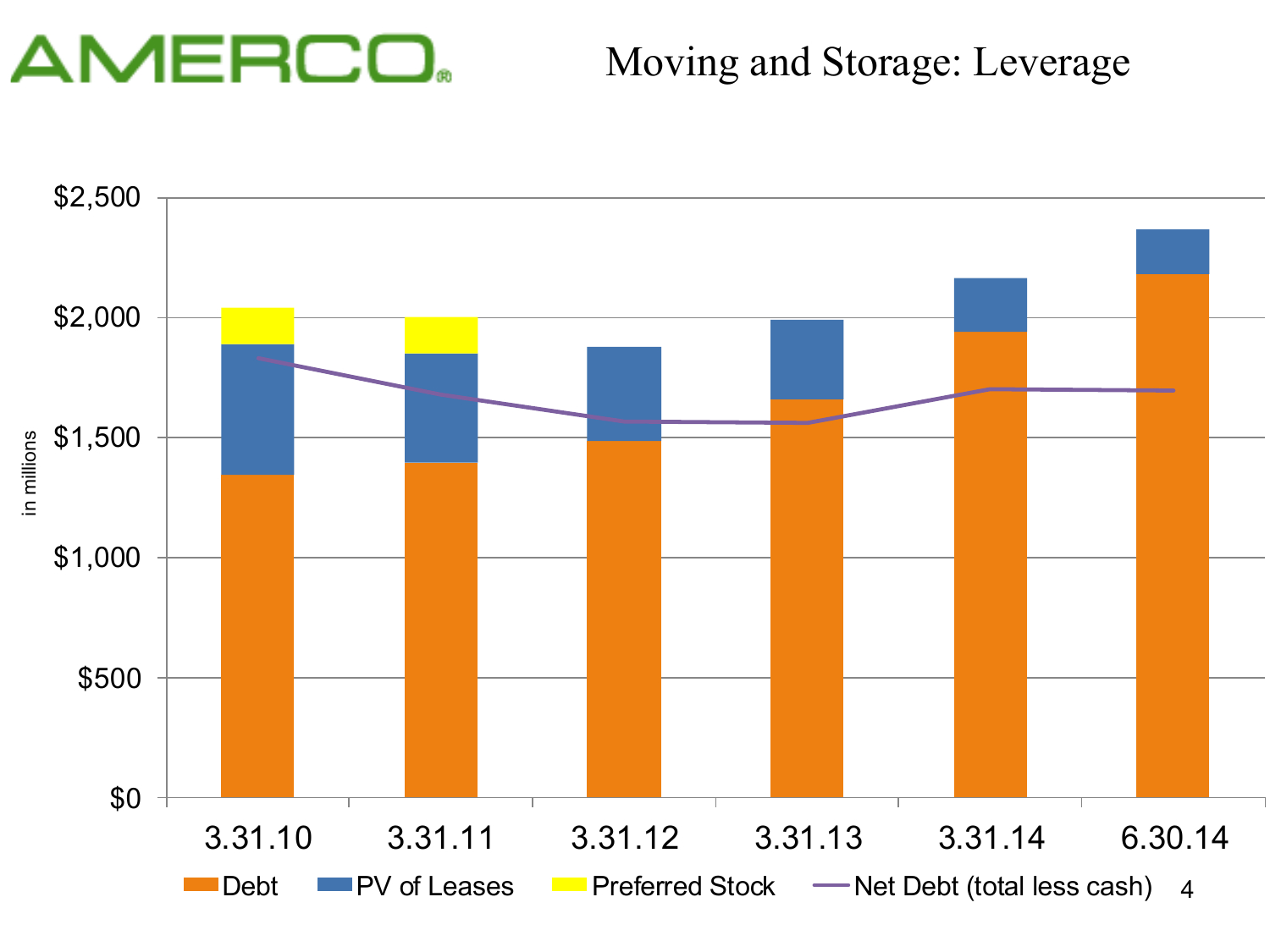### Moving and Storage: Debt and Capitalized Lease Amortization and Maturity Schedule

As of March 31, 2014